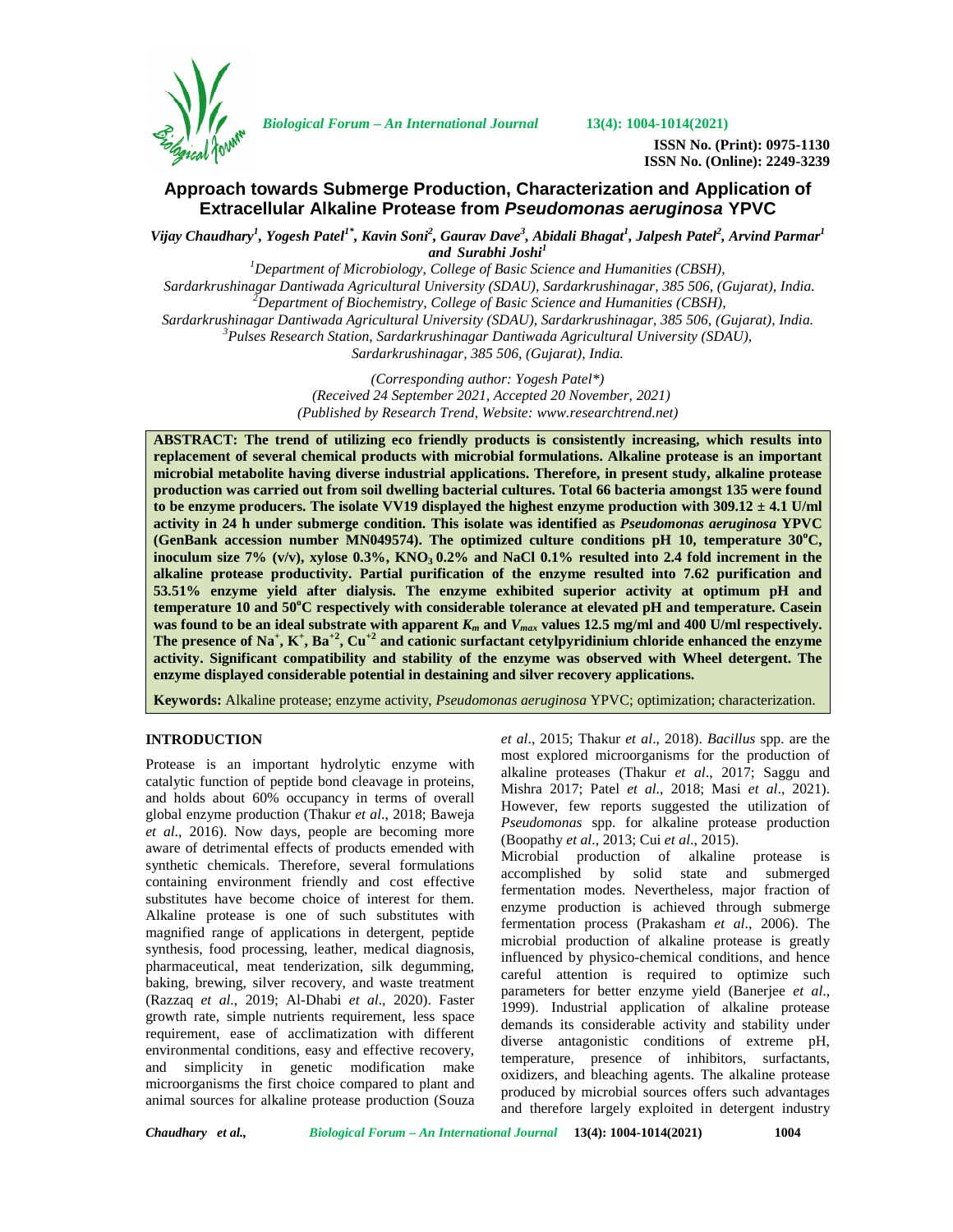(Verma and Pandey 2019; Jellouli *et al*., 2011; Rai *et al*., 2010; Venil and Lakshmanaperumalsamy 2009). Now days the alkaline protease from different microbial sources is utilized for the recovery of silver from X-ray film waste (Al-Abdalall and Al-Khaldi 2016; Choudhary 2013; Seid 2011).

The present study implies the submerged production of alkaline protease from soil isolate *Pseudomonas aeruginosa* YPVC. The study includes optimization of various physico-chemical parameters for hyper production of the enzyme. Moreover, partial purification, characterization, and application of alkaline protease are also incorporated in the present study.

# **MATERIALS AND METHODS**

### *Isolation, screening and identification of alkaline protease producing bacteria*

Soil samples collected from different locations and processed for isolation of bacteria using nutrient agar plate by standard microbiological procedure. Primary screening of alkaline protease production was carried by streaking individual bacterial isolates on casein yeast extract peptone (CYP) agar medium containing (g/l): casein, 10; peptone, 2; yeast extract, 1;  $K_2HPO_4$ , 1; MgSO<sub>4</sub>.7H<sub>2</sub>O, 0.2; CaCl<sub>2</sub>, 0.1; pH,  $10 \pm 0.2$ ; agar-agar, 30. All the plates were incubated at  $28 \pm 2^{\circ}$ C for 48 h; r after that the plates were flooded with Frazier solution (HgCl2, 15 g; concentrated HCl, 20 ml and distilled water, 100 ml). The alkaline protease production was determined by clear zone around bacterial colony. In secondary screening, the bacterial cultures were inoculated into liquid CYP medium, and the activity of alkaline protease was determined from culture supernatants. Primary identification of bacteria was performed on the basis of morphological, cultural and biochemical characteristics according to Bergey's Manuals of Systematic Bacteriology. The most prominent bacterial isolate was identified by 16S rRNA gene sequencing from Gujarat Biotechnology Research Centre (GBRC), Gandhinagar, Gujarat, India.

### *Optimization of cultivation parameters for submerged production of alkaline protease*

The submerged production of alkaline protease was carried out in 250 ml Erlenmeyer flasks containing 50 ml CYP medium. The flasks were inoculated with 3% (v/v) overnight growth of active bacterial cultures with uniform cell density (O.D.<sub>600</sub> 1.0) and incubated at 28  $\pm$ 2°C and 120 rpm for 48 h. Aliquots (2 ml) were endo withdrawn from the flasks and centrifuged at 10,000 rpm for 10 min at  $4^{\circ}$ C. The clear supernatant was processed for alkaline protease activity. The influence of various culture conditions on enzyme production was assessed under static and shaking (120 rpm) conditions, inoculum size  $(1 - 15\% \text{ v/v})$ , pH  $(5 - 12)$ , and temperature (15 -  $50^{\circ}$ C). In the next step, the effect of different carbon, nitrogen sources, and NaCl on enzyme production was determined.

### *Alkaline protease assay*

The alkaline protease activity was determined according to the method described in the reports (Gessesse *et al*., 2003; Kembhavi *et al*., 1993) with

minor modification. Briefly, the reaction mixture containing 1 ml suitably diluted culture supernatant and 1 ml casein (1% w/v) in glycine - NaOH buffer (50 mM, 10 pH) was incubated at  $50^{\circ}$ C for 10 min. After incubation, 2 ml trichloro acetic acid (10% w/v) was added and incubated at room temperature for 10 min. The un-reacted casein was removed by centrifugation at 10,000 rpm for 10 min, and the absorbance of clear supernatant was measured at 280 nm. The tyrosine content was determined using standard graph. One enzyme unit was considered as the amount of enzyme required to liberate 1 μg of tyrosine per minute under standard experimental conditions. For bacterial growth measurement, the cell pellet obtained after centrifugation was re-suspended in 2 ml distilled water, and its absorbance was recorded at 600 nm. Concentration of protein was determined using bovine serum albumin (BSA) as a standard (Lowry *et al*., 1951).

### *Partial purification of alkaline protease*

The culture supernatant was precipitated by solid ammonium sulfate to achieve 40 - 90% saturation under cold condition (4°C). The precipitates were separated by centrifugation at 10,000 rpm for 20 min at  $4^{\circ}$ C and dissolved in a minimal volume of the buffer. The dialysis of enzyme was performed at 4°C using dialysis membrane - 50 with molecular weight cut off 12,000 - 14,000 dalton (HiMedia, India). The sealed dialysis membrane was immersed in the buffer for 24 h with intermittent replacement of fresh buffer at every 4 h interval. The alkaline protease activity and protein concentration of dialysed sample were performed as per methods described earlier.

### *Characterization of partially purified alkaline protease*

The activity of partially purified alkaline protease was assessed with different pH (5 - 12), temperature (30 -  $90^{\circ}$ C), substrates (casein, gelatin, BSA), metal ions, and surfactants. The reaction mixture containing enzyme and substrate was incubated under different conditions for 10 minutes, and the relative activity of the enzyme was measured. The alkaline protease activity of control was considered as 100%.

### *Application of partially purified alkaline protease Enzyme compatibility with commercial detergents*

Commercially available detergents like Ariel, Rin, Surf Excel, Tide, Nirma and Wheel were used to determine compatibility of the enzyme. In order to inactivate endogenous enzymes, the detergent solution (0.4%) was heated at 60°C for 1 h. The partially purified alkaline protease (1000 U/ml) was mixed with detergent solution, and incubated at 50°C for 3 h. The residual enzyme activity was determined at every 30 min interval and compared with control.

#### *Destaining performance test*

The white cotton cloth pieces  $(4 \times 4 \text{ cm})$  stained with human blood were immersed into the solutions containing Wheel detergent (0.4%), enzyme (1000 U/ml), and combination of Wheel detergent and enzyme each for 15 min at  $50^{\circ}$ C. The cloth pieces after incubation were rinsed with tap water and air dried. Visual examination of cloth pieces was done for comparison of washing efficiency.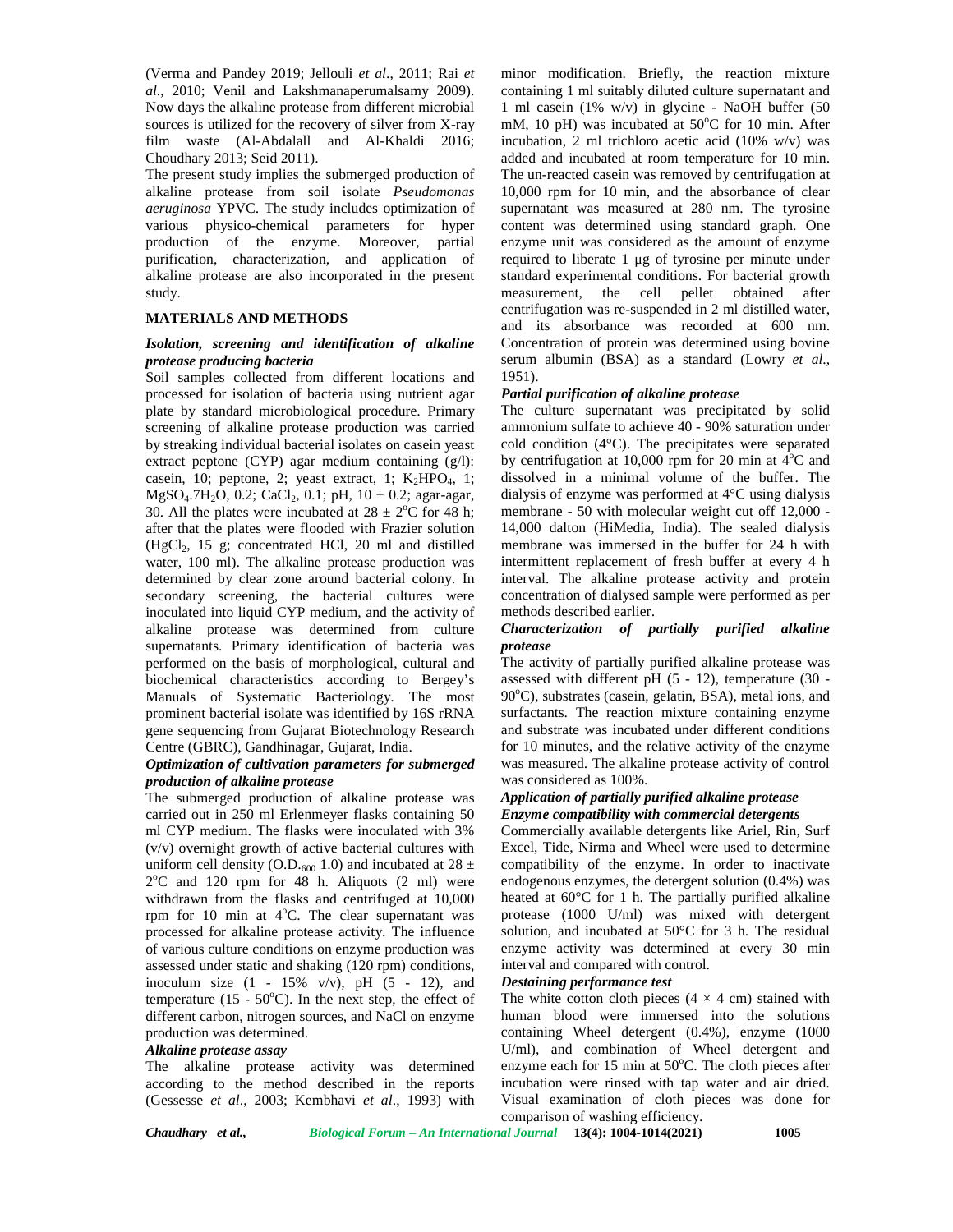#### *Recovery of silver from X - ray film*

Waste X-ray film was cut into  $4 \times 4$  cm equally sized pieces and dried at 50°C for 30 min. Each piece was soaked into solution containing 1 ml enzyme and 2 ml buffer (50 mM glycine NaOH, pH 10) and incubated at 50°C on the orbital shaker (90 rpm) for different time periods. The progress of hydrolysis was monitored by measuring the absorbance of the reaction mixture (hydrolysate) at 660 nm (Al-Abdalall and Al-Khaldi 2016).

#### *Data analysis*

All the experiments were performed in triplicate and the data are presented as mean  $\pm$  standard deviation (SD).

#### **RESULTS AND DISCUSSION**

#### *Isolation, screening and identification of alkaline protease producing bacteria*

The standard laboratory procedure revealed 135 pure bacterial cultures from 11 soil samples. Primary screening displayed 66 bacterial cultures positive for alkaline protease production. Maximum clear zone (20  $\pm$  0.02 mm) was observed by the isolate VV19 indicating an effective enzyme producer (Fig. 1A). During secondary screening, the isolate VV19

displayed the highest enzyme productivity (309.12  $\pm$ 4.1 U/ml) among all the bacterial cultures tested. Owing to superior enzyme yield within shorter incubation period (24 h), the bacterial isolate VV19 was selected as organism of interest, and adopted for further study. The use of solid and liquid media for screening and final selection of alkaline protease producer microorganisms is mentioned in the literatures (Masi *et al*., 2021; Ayantunji *et al*., 2020; Baweja *et al*., 2016). Primary identification of isolate VV19 revealed gram negative, non-sporulated, non-capsulated, and highly motile short rods (Fig. 1B). The growth of isolate VV19 with the formation of water soluble greenish pigment on NA (Fig. 1C), and in liquid medium (Fig. 1D) pointed our findings towards genus *Pseudomonas*. Finally, the partial gene sequence of 1155 bp of 16S rRNA was deposited to the GenBank having accession number MN049574. Upon comparison against NCBI database, the sequence displayed 99.88% identity to the sequences of different strains of *Pseudomonas aeruginosa* (Fig. 1E)*,* and hence the isolate VV19 was designated as *Pseudomonas aeruginosa* YPVC*.*





(E)

**Fig. 1.** Characteristics of bacterial isolate *Pseudomonas aeruginosa* YPVC: zone of clearance on CYP agar plate (A); gram stain reaction (B); colonial growth on NA plate (C); growth in liquid medium (D); neighbour joining phylogenetic tree with NCBI database bacterial cultures (E).

## *Optimization of cultivation parameters for hyper production of alkaline protease by Pseudomonas aeruginosa YPVC*

#### *Time course study of alkaline protease production*

The extracellular enzyme production was found to be increased with concomitant increment in the incubation time from 6 to 24 h. The maximum enzyme productivity of the isolate was observed at 24 h (314.22  $\pm$  6.7 U/ml). The enzyme production then remained fairly constant in the range of 24 - 36 h (Fig. 2A). The diminution of enzyme yield was apparent after 36 h; only 23.88% enzyme production was obtained at the end of 72 h comparative to maximum yield. The growth profile of *Pseudomonas aeruginosa* YPVC revealed steady rise during initial time interval with the highest value at 24 h (1.23  $\pm$  0.08 O.D.). The bacterial growth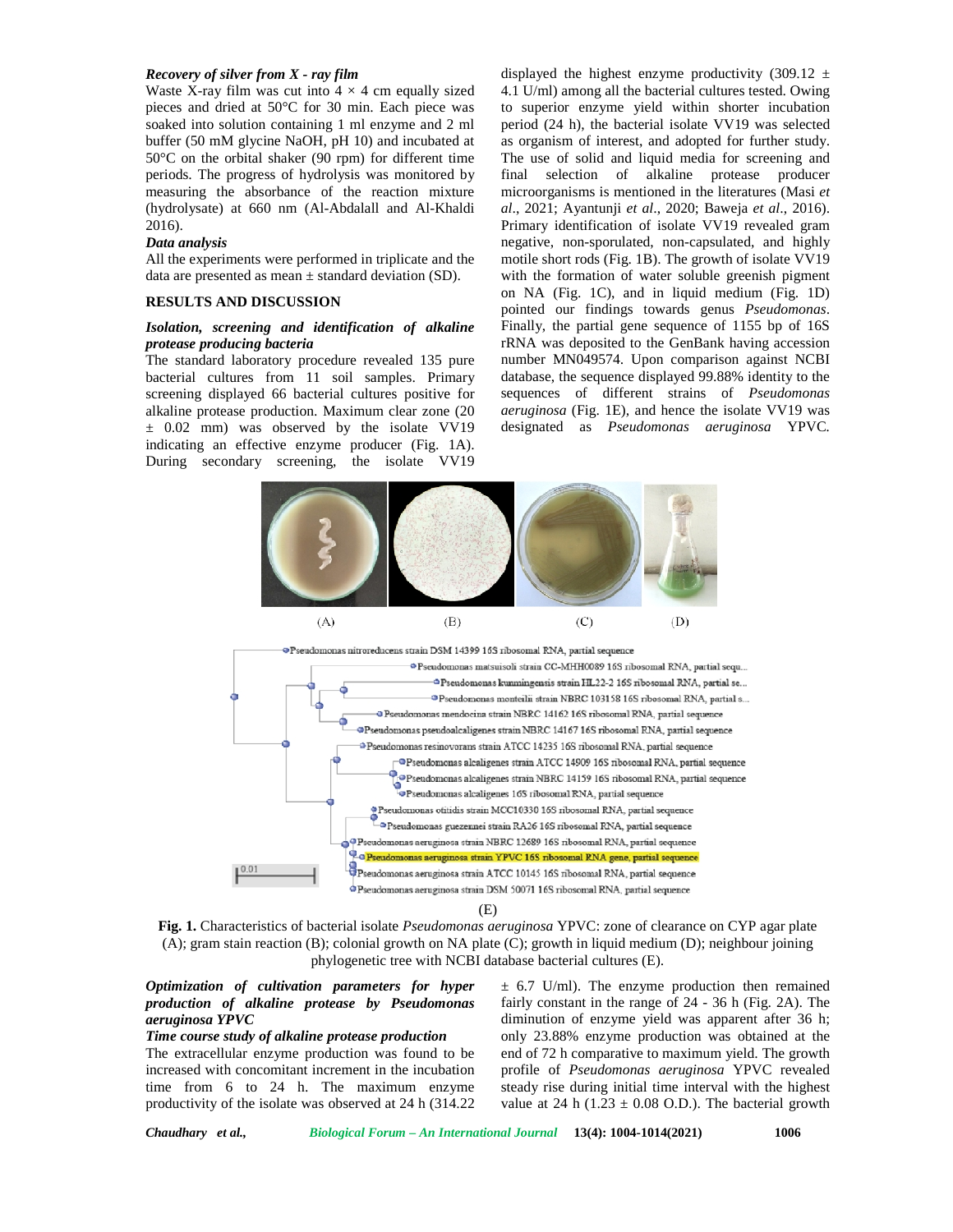entered the stationary phase thereafter up to 36 h. Subsequently, the bacterial biomass production reached to decline phase. This could be correlated with lower enzyme activity at later phase of incubation period. The results displayed quite shorter incubation time for enzyme production by *Pseudomonas aeruginosa* YPVC, as several researchers have mentioned comparatively longer incubation time to achieve desirable enzyme production. For instance, maximum proteolytic activity and biomass production of *Halobacterium* sp. AF1 was obtained at 72 h (Habib *et al*., 2011). In another study, the alkaline protease production by *Bacillus aryabhattai* P1 was the highest (150 U/ml) after 96 h incubation (Pathak *et al*., 2020). It is apparent that longer time for the product formation requires more investment in aeration, agitation and temperature maintenance, which in turn affects overall cost of the fermentation product.

The comparison of incubation conditions (static/shaking) showed that the isolate accomplished higher growth  $(1.15 \pm 0.04 \text{ O.D.})$  with concomitant enzyme productivity  $(317.61 \pm 5.4 \text{ U/ml})$  under shaking condition (Fig. 2B). The resultant enzyme yield and bacterial growth were 3.07 and 2.55 times superior respectively in the shaking condition compared to static incubation. Therefore it was evident that an extracellular enzyme production by *Pseudomonas aeruginosa* YPVC was growth associated; higher the number of active bacterial cells, more the alkaline protease production.





**Fig. 2.** Time course profile (A), and effect of static and shaking conditions (B) on alkaline protease production by *Pseudomonas aeruginosa* YPVC under submerged culture condition.

It is obvious that shaking condition facilitates diffusion of higher amount oxygen into culture broth leading to higher concentration of the dissolved oxygen, which is one of the rate limiting factors for submerged fermentation. Our findings are in accordance with previous report, in which the submerged production of alkaline protease and growth of *Bacillus cereus* HP\_RZ17, and *Paenibacillus xylanilyticus* HP\_RZ19 were highest under shaking condition after 48 h (Jadhav *et al*., 2020).

#### *Influence of inoculums size, pH and temperature on alkaline protease production*

The enzyme production by *Pseudomonas aeruginosa* YPVC improved steadily with the increase in inoculum size from 1 to 7%. The overall enzyme yield was the highest with 7% inoculum size (Table 1). Further increment in inoculum size led to decline in enzyme productivity of the isolate. Likely, lower inoculums of the isolate had negative effect on the enzyme yield. The alkaline protease production was 29.53 and 74.19% with 1 and 15% inoculums respectively as compared to the highest value. Above finding suggested an importance of initial inoculum size for optimum microbial biomass and associated enzyme production. It is evident that lower inoculum size leads to insufficient microbial biomass for enzyme production; an excess inoculum size on the other hand may have negative impact owing to rapid depletion of dissolved oxygen, competition for available nutrients, and large amount of toxic metabolites in the medium leading to deprived growth and enzyme production capacity of bacteria (Jadhav *et al*., 2020; Suganthi *et al*., 2013). Therefore, appropriate balance between propagating microbial cells and available nutrients is crucial factor in order to achieve maximum enzyme yield. We obtained similar results with the report describing alkaline protease production at different inoculums (1-90%) of *Bacillus infantis* SKS; the enzyme productivity was the highest at 10% inoculum size, and further increase in inoculum size led to declined enzyme yield (Saggu and Mishra 2017).

The *Pseudomonas aeruginosa* YPVC displayed progressive increment in enzyme productivity between pH 3 and 10 with maximum value at pH 10 (Table 1). Nevertheless, compared to the highest value, only 5.3 and 11.08% reduction in enzyme yield was observed at pH 11 and 12 respectively, which suggested considerable pH tolerance of the isolate. Acidic pH showed lesser degree of bacterial growth and enzyme productivity; only 22.33% enzyme production was evident at pH 3. Therefore, owing to superior cellular biomass and enzyme yield, pH 10 was considered as an optimum pH for our study. It is well understood that the pH of growth medium regulates the transfer of nutrients across the cell membrane, which may affect the overall growth and metabolism of bacteria (Moon and Parulekar 1991). Our results are in good agreement with earlier reports, in which the production of alkaline protease by *Citricoccus* sp. (Verma and Pandey 2019), and *Bacillus cereus* (Ayantunji *et al*., 2020) was the highest with culture medium pH 10. In another study, the alkaline protease production by *Bacillus aryabhattai* P1 was maximum when pH of culture medium was in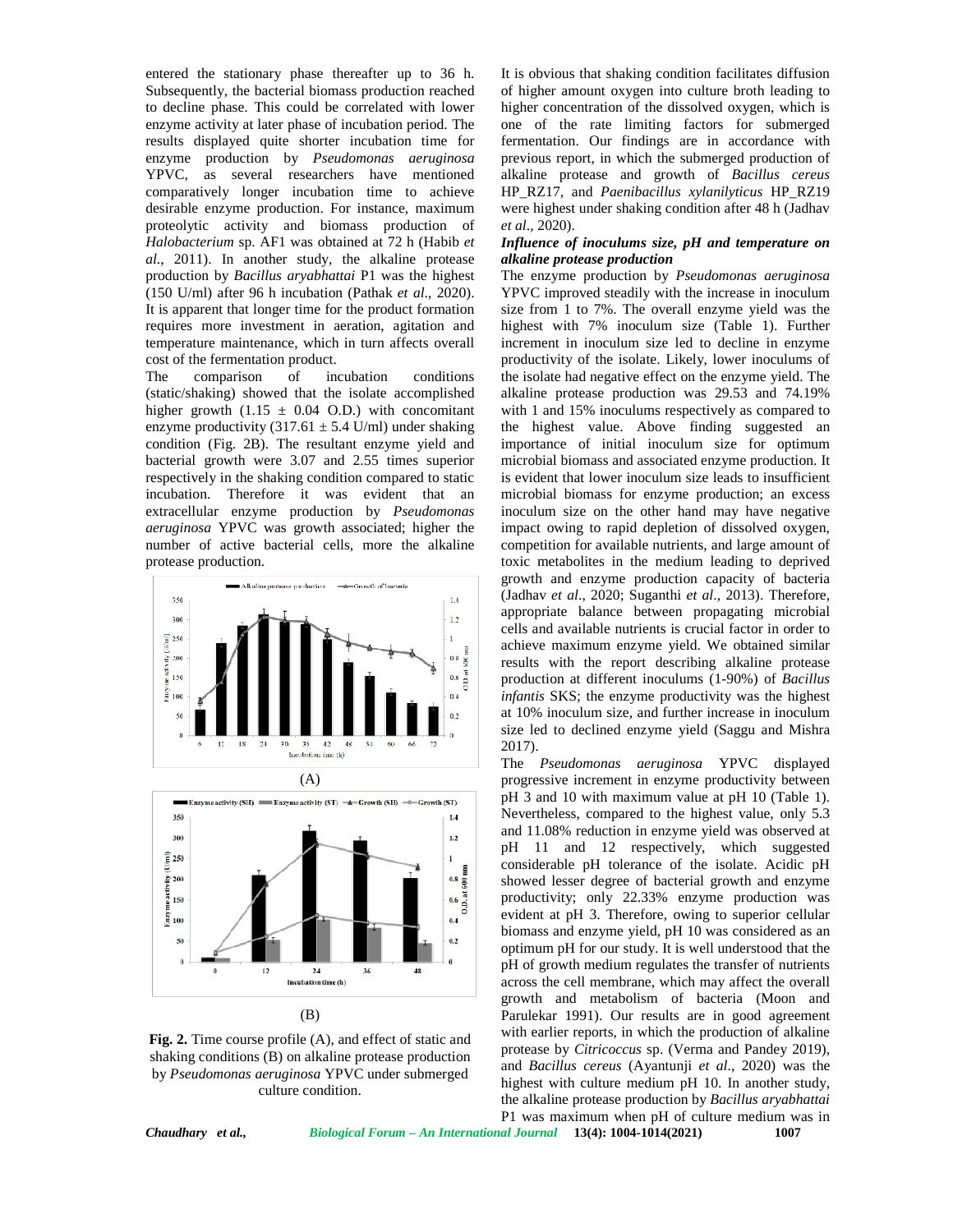the range of 9-10 (Pathak *et al*., 2020). The dry biomass and enzyme production by *Bacillus stearothermophilus* were comparatively higher in the pH range 7-11 with the highest values at pH 10 (Karray *et al*., 2021).

The production of alkaline protease by *Pseudomonas aeruginosa* YPVC was pretty lower at 15°C, and reached its highest value at  $30^{\circ}$ C (Table 1). Nevertheless, any further rise in temperature resulted into declined trend of enzyme production. Upon comparison with optimum temperature  $(30^{\circ}C)$ , the alkaline protease production was 26.31 and 5.41% at 45 and 50°C respectively. The bacterial biomass production also followed the same trend with maximum

value at  $30^{\circ}$ C compared to other temperatures. In general, the temperature lower than optimum suppresses the growth of microorganisms by acting as microbiastatic; higher temperature on the other hand acts as microbicidal. The results obtained in our study are similar with earlier report describing maximum production of alkaline protease by *Bacillus cereus* HP\_RZ17 and *Paenibacillus xylanilyticus* HP\_RZ19 at optimum incubation temperature 30<sup>o</sup>C (Jadhav *et al.*, 2020). However, the bacterial culture *Bacillus subtilis* apr-IBL04 exhibited maximum yield of alkaline protease at 45°C incubation temperature (Shafique *et al*., 2021).

**Table 1: Influence of inoculum size, pH and temperature on alkaline protease production by** *Pseudomonas aeruginosa* **YPVC.**

| <b>Production parameter</b> | Alkaline protease activity (U/ml) | <b>Bacterial growth</b><br>(O.D. at 600 nm) |  |
|-----------------------------|-----------------------------------|---------------------------------------------|--|
|                             | Inoculum size $(\% \text{ v/v})$  |                                             |  |
| $\mathbf{1}$                | $105.21 \pm 4.6$                  | $0.46 \pm 0.13$                             |  |
| $\overline{c}$              | $178.13 \pm 7.1$                  | $0.51 \pm 0.24$                             |  |
| 3                           | $202.18 \pm 9.9$                  | $0.87 \pm 0.21$                             |  |
| 5                           | $234.67 \pm 4.6$                  | $1.05 \pm 0.13$                             |  |
| 7                           | $356.27 \pm 7.7$                  | $1.28 \pm 0.09$                             |  |
| 10                          | $303.43 \pm 8.9$                  | $1.08 \pm 0.11$                             |  |
| 12                          | $289.23 \pm 5.5$                  | $0.85 \pm 0.14$                             |  |
| 15                          | $264.32 \pm 6.7$                  | $0.80 \pm 0.21$                             |  |
|                             | pH*                               |                                             |  |
| 3                           | $72.44 \pm 7.7$                   | $0.12 \pm 0.08$                             |  |
| 4                           | $120.82 \pm 8.4$                  | $0.27 \pm 0.12$                             |  |
| 5                           | $144.51 \pm 9.1$                  | $0.31 \pm 0.21$                             |  |
| 6                           | $184.34 \pm 6.8$                  | $0.54 \pm 0.14$                             |  |
| 7                           | $213 \pm 4.5$                     | $0.59 \pm 0.09$                             |  |
| 8                           | $268.22 \pm 6.9$                  | $0.72 \pm 0.15$                             |  |
| 9                           | $313 \pm 7.8$                     | $1.04 \pm 0.21$                             |  |
| 10                          | $324.26 \pm 5.3$                  | $1.30 \pm 0.13$                             |  |
| 11                          | $307 \pm 4.7$                     | $0.95 \pm 0.22$                             |  |
| 12                          | $288.54 \pm 7.8$                  | $0.76 \pm 0.14$                             |  |
|                             | Temperature $({}^{\circ}C)^{**}$  |                                             |  |
| 15                          | $66.36 \pm 4.2$                   | $0.34 \pm 0.11$                             |  |
| 30                          | $317.81 \pm 8.3$                  | $1.29 \pm 0.08$                             |  |
| 37                          | $265.48 \pm 7.1$                  | $0.94 \pm 0.13$                             |  |
| 45                          | $83.64 \pm 5.9$                   |                                             |  |
| 50                          | $17.23 \pm 3.6$                   | $0.31 \pm 0.08$                             |  |

\* inoculum size was 7% (v/v)

\*\* inoculum size and pH were 7% (v/v) and 10 respectively

All the flasks were incubated in shaking condition (120 rpm) and enzyme activity was determined after 24 h incubation

### *Influence of carbon, nitrogen source and NaCl on alkaline protease production*

*Chaudhary et al., Biological Forum – An International Journal* **13(4): 1004-1014(2021) 1008** The isolate was able to grow and produce enzyme in the presence of all the carbon sources tested with variable degree of enzyme yield (Fig. 3A). An incorporation of xylose into production medium conferred superior enzyme production (422.61  $\pm$  8.37 U/ml) and biomass  $(1.6 \pm 0.05 \text{ O.D.})$  followed by fructose  $(408.29 \pm 7.77$ U/ml). The alkaline protease production was 91.23 - 82.23% in the presence of sucrose, lactose, maltose, and starch. Nonetheless, carboxy methyl cellulose and trisodium citrate were found to be poor carbon sources with 10.7 and 13% enzyme yield respectively. It was peculiar that *Pseudomonas aeruginosa* YPVC preferred xylose over the most common carbon source glucose with 1.33 times higher enzyme yield. The reduction in enzyme productivity with glucose may be correlated

with catabolic repression. The production of alkaline protease by *Pseudomonas aeruginosa* YPVC was also evaluated with different concentrations of xylose (0.1 - 2% w/v). The highest recorded growth  $(1.82 \pm 0.04)$ O.D.) and enzyme productivity  $(538.54 \pm 5.9 \text{ U/ml})$ were obtained at 0.3% xylose concentration. Further increase in xylose concentration led to negative trend of biomass production and enzyme yield. Therefore, above results claimed xylose (0.3%) as an optimum carbon source for biomass and enzyme production. Previous reports suggested fructose as an ideal carbon source for alkaline protease production by *Bacillus* sp. NPST- AK15 (Ibrahim *et al*., 2015), *Bacillus cereus* AG1 (Patel *et al*., 2018), *Bacillus cereus* HP\_RZ17, and *Paenibacillus xylanilyticus* HP\_RZ19 (Jadhav *et al*., 2020). In another study *Streptomyces* sp. Al-Dhabi-82 was able to produce highest amount of alkaline protease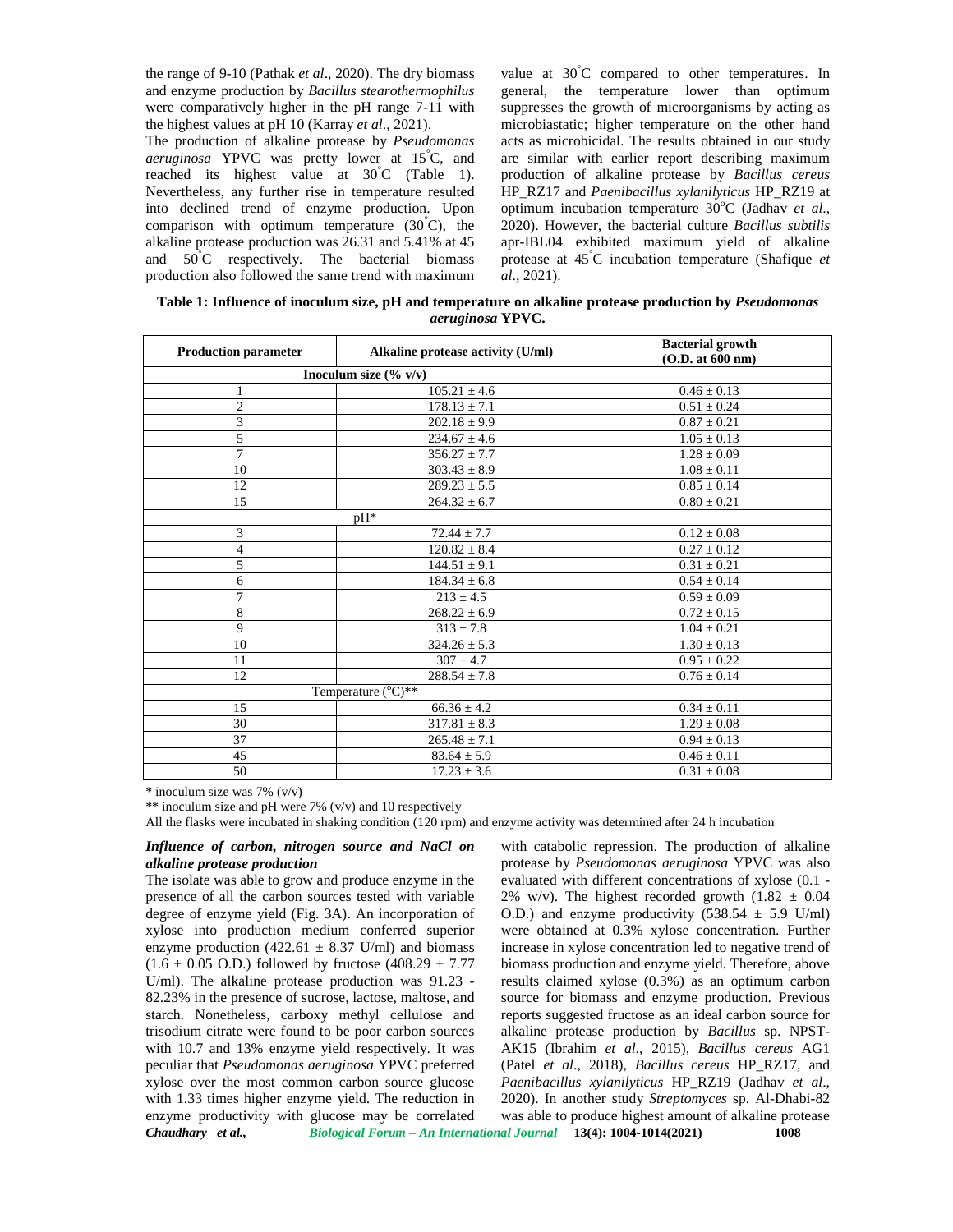in the presence of maltose; lactose was found to be poor carbon source for enzyme production (Al-Dhabi *et al*., 2020). The production medium supplemented with optimizing galactose permitted the highest level of enzyme production by *Bacillus stearothermophilus* (Karray *et al*., 2021).

The isolate displayed variable degree of enzyme productivity in the presence of nitrogen sources tested (Fig. 3B). Organic nitrogen source like yeast extract is considered as ideal nitrogen source, as it contains amino acids, vitamins, growth factors, and carbohydrates required for the bacterial growth and product formation (Hidayat *et al*., 2017). Conversely, the isolate *Pseudomonas aeruginosa* YPVC preferred an inorganic nitrogen source  $KNO<sub>3</sub>$  for better enzyme production (547.43  $\pm$  5.98 U/ml) followed by NaNO<sub>3</sub>  $(523.21 \pm 4.96 \text{ U/ml})$ . Organic nitrogen sources like yeast extract, peptone, urea, and tryptone were not as effective as  $KNO_3$ , and demonstrated  $88.12 - 73.13\%$ enzyme yield as compared to maximum output level. Ammonium nitrate and ammonium chloride on the other hand failed to improve enzyme production with 24.86 and 25.59% enzyme yield respectively. The effect of different concentrations of  $KNO<sub>3</sub>$  (0.1 - 2%) was checked on the alkaline protease production; the highest enzyme productivity (654.48  $\pm$  7.5 U/ml) was observed with  $0.2\%$  KNO<sub>3</sub> concentration. Later on, the enzyme production declined upon consequent increase in  $KNO<sub>3</sub>$  concentration. Our findings are in accordance with the previous study, in which the alkaline protease production by *Bacillus subtilis* HB04 was maximum in the presence of inorganic nitrogen source (NH4)2PO4 (Venil and Lakshmanaperumalsamy 2009). Nevertheless, the alkaline protease production by *Pseudomonas aeruginosa* was highest in the presence of organic nitrogen sources like beef extract (Ariole and Ilega 2013).

The results depicted in Fig. 3C revealed that the bacterial biomass (2.12  $\pm$  0.2 O.D.) and enzyme productivity  $(742.06 \pm 6.37 \text{ U/ml})$  was at peak with  $0.1\%$  NoCl. Euriban increases in NoCl concentration to 0.1% NaCl. Further increase in NaCl concentration to 3% showed relative decrease in biomass and enzyme production. However, 56.06% enzyme yield and 47.62% bacterial growth were obtained at 3% NaCl  $\frac{1}{8}$   $\frac{1}{4}$   $\frac{$ 3% showed relative decrease in biomass and enzyme production. However, 56.06% enzyme yield and 47.62% bacterial growth were obtained at 3% NaCl concentration. The alkaline protease yield was 41.78% at 5% NaCl concentration. Above findings thus revealed halotolerant nature of the isolate, and alkaline protease produced by such bacteria could be explored in detergent industry to work in high salt condition. Nevertheless, decline in bacterial growth and enzyme output was apparent at higher NaCl concentration; the biomass and enzyme yield were 10.48 and 15.09% respectively at 10% NaCl compared to 0.1% concentration. Significant decrease in enzyme yield was obtained at 20% NaCl concentration. It is obvious that higher salt concentration draws water from the cytoplasm resulting into plasmolysis, and this could be the probable reason for very faint growth of *Pseudomonas aeruginosa* YPVC and associated enzyme yield at higher salt concentration. Earlier study showed that the highest enzyme productivity of *Bacillus* sp. strain TD obtained at 0.5% NaCl; an

increase in salt concentration to 3% inhibited the enzyme production (Desai and Vyas 2014). After physico-chemical parameters, the production of alkaline protease by *Pseudomonas aeruginosa* YPVC was improved 2.4 times, this signified the successful optimization of physico chemical parameters and their positive effect on enzyme production.







(C)

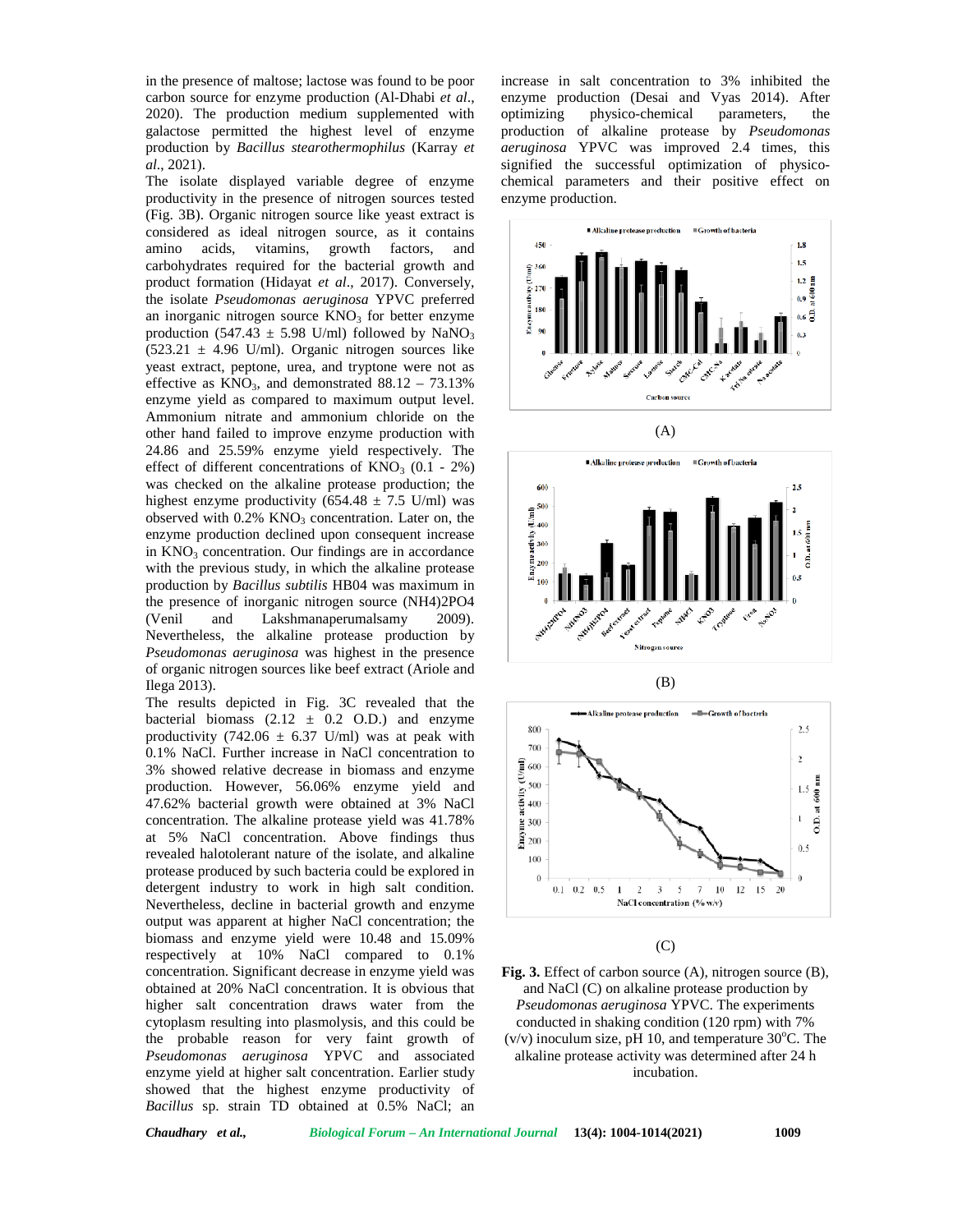#### *Partial purification of alkaline protease*

The partial purification of alkaline protease was performed by ammonium sulfate precipitation followed by dialysis. The specific activity in sediments was the highest at 80% saturation with 73.45% yield recovery

and 6.69 fold purification (Table 2). The enzyme recovery after dialysis was 53.51% with 7.62 fold purification and specific activity of 644.80 U/mg of protein.

**Table 2: Partial purification scheme for alkaline protease from** *Pseudomonas aeruginosa* **YPVC.**

| <b>Purification step</b> | Volume<br>(ml) | <b>Total enzyme</b><br>$\text{activity (U)}$ | <b>Total</b><br>protein<br>(mg) | <b>Specific</b><br>activity<br>(U/mg) | <b>Purification fold</b> | Yield<br>$(\%)$ |
|--------------------------|----------------|----------------------------------------------|---------------------------------|---------------------------------------|--------------------------|-----------------|
| Crude                    | 100            | 19100                                        | 226                             | 84.51                                 |                          | 100             |
| 80 % Ammonium<br>sulfate | 20             | 14030                                        | 24.83                           | 565.04                                | 6.69                     | 73.45           |
| <b>Dialysis</b>          | 10             | 10220                                        | 15.85                           | 644.80                                | 7.62                     | 53.51           |

Values presented are mean of three experiments

*Characterization of partially purified alkaline protease*

### *Effect of pH, temperature and substrate on alkaline protease activity*

The activity of alkaline protease increased gradually with the increment of pH, and reached its maximum value at pH 10 (Fig. 4). At lower pH the relative enzyme activities were 9.63% (pH 5) and 22.20% (pH 6). The recorded relative enzyme activities at pH 8 and 9 were 89.57 and 94.62% respectively. Nevertheless, quite considerable relative enzyme activity (82%) was obtained at pH 11; the activity of alkaline protease was 45.42% at pH 12 in comparison to pH 10. We obtained quite significant results, as in earlier report, the highest value of the partially purified alkaline protease from *Pseudomonas aeruginosa* MTCC 10501 was at pH 9, and reduction in enzyme activity was evident at pH 10 (Boopathy *et al*., 2013). Likewise, in another study, the partially purified P1 protease from *Bacillus aryabhattai* P1 displayed highest activity at pH 9, and 90.38, 62.69 and 64.62% enzyme activities were obtained at pH 8, 10 and 11 respectively (Pathak *et al*., 2020). Therefore, compared to above reports, our findings suggested better performance of alkaline protease in the broad range of pH $(7-11)$ .



**Fig. 4.** Effect of pH and temperature on catalytic activity of alkaline protease from *Pseudomonas aeruginosa* YPVC.

The optimum enzyme activity and stability at alkaline pH along with broad pH range are the most demanding criteria for the utility of alkaline protease in the

detergent industry (Ramkumar *et al*., 2018; Kumar and Takagi 1999).

The temperature optima revealed considerable alkaline protease activity over a broad range of temperature (40  $-70^{\circ}$ C), and displayed its highest activity at 50 $^{\circ}$ C (Fig. 4). Conversely, the enzyme retained 92.58% activity at  $60^{\circ}$ C indicating significant temperature tolerance. At 70 and  $80^{\circ}$ C, the relative enzyme activities were 65.20 and 48.22% respectively. Above results demonstrated notable performance of alkaline protease at elevated temperature, which implies an important advantage for its industrial applications. Similar result was obtained by Saggu and Mishra (2017) with  $50^{\circ}$ C temperature as an optimum temperature for alkaline proteases from *Bacillus infantis* SKS1. Compared to our results, the alkaline protease form *Streptomyces* sp. Al-Dhabi-82 displayed maximum activity at lower temperature (40°C) (Al-Dhabi *et al*., 2020).

The substrate specificity is one of the important features of alkaline protease. However, for industrial point of view, the alkaline protease working on various substrates is the most demanding criterion (Kumar and Takagi 1999). The partially purified alkaline protease showed variable degree of activity with different substrates; casein was found to be the best substrate yielding maximum enzyme activity. The enzyme activity with gelatin and BSA was 12.35 and 5.71% respectively compared to casein. Furthermore, the alkaline protease activity was evaluated with different concentrations of casein (2-20 mg/ml). The results indicated that the alkaline protease activity increased linearly with concomitant increment in casein concentration. Under experimental conditions, the correlation between enzyme activity (*V*) and initial casein concentration ([*S*]) was determined by Michaelis-Menten double reciprocal model (*Vmax*[*S*] /  $(K_m + [S])$ . The values of an apparent enzyme activity maxima ( $V_{max}$ ) and Michaelis constant ( $K_m$ ) were 400 U/ml and 12.5 mg/ml respectively (Fig. 5). The kinetic constant  $(V_{max} / K_m)$  value was 32 U/mg, which indicated that the enzyme worked effectively throughout the range of casein concentrations taken in the study. The hydrolysed products of casein and other protein sources have wide range of industrial applications in the preparation of high protein therapeutic diets, hypoallergenic infant foods, and fortified fruit juices (Ramkumar *et al*., 2018). Number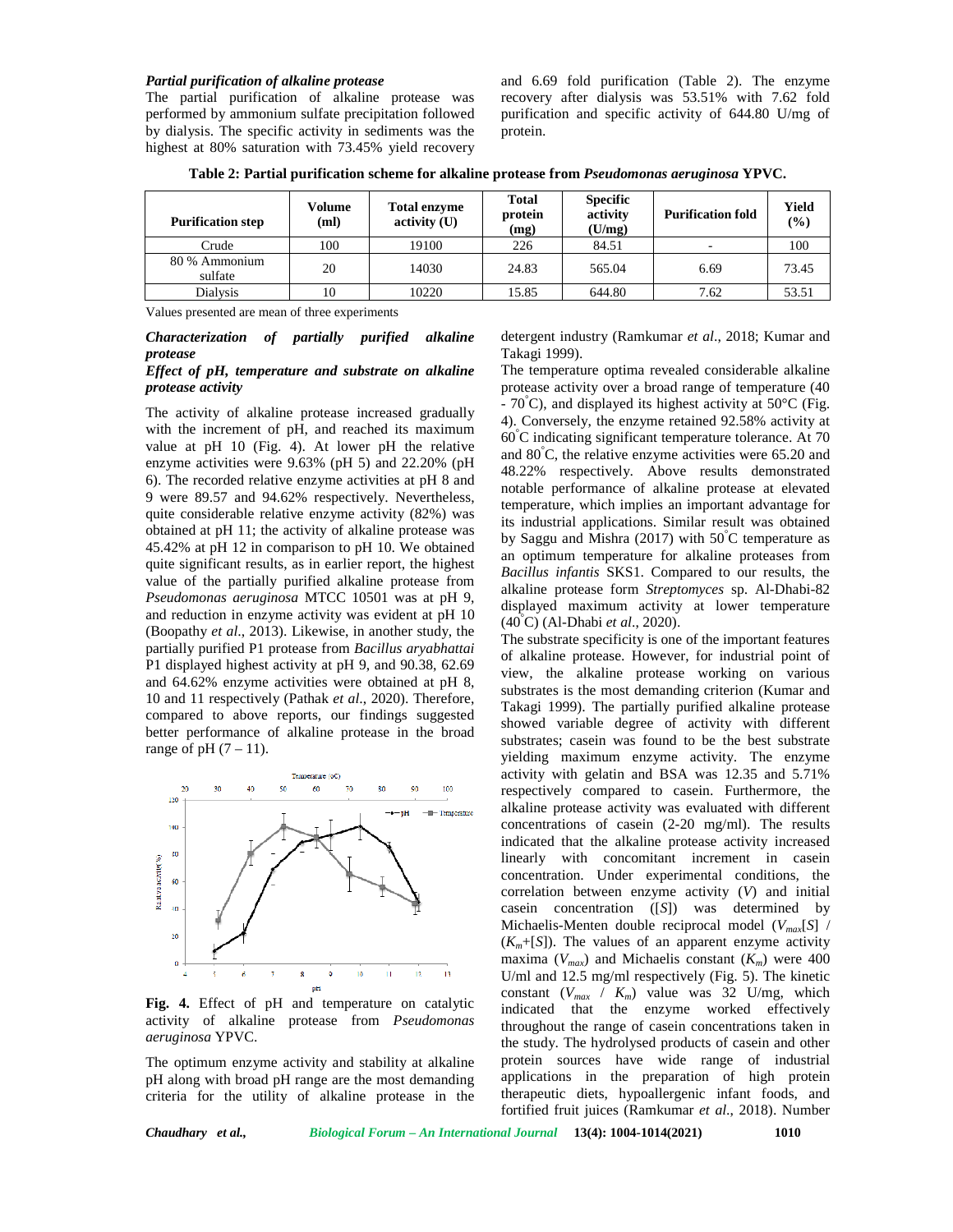of reports documented casein as the most suitable substrate for the highest activity of alkaline protease **(**Masi *et al*., 2021; Patel *et al*., 2018; Saggu and Mishra 2017). Nonetheless, the highest affinity of *Halobacterium* sp. AF1 alkaline protease was found towards gelatin as compared to casein and BSA (Habib *et al*., 2011).



**Fig. 5.** Double reciprocal plot of effect of substrate (casein) concentration on alkaline protease activity.

### *Effect of metal ions and surfactants on alkaline protease activity*

The effect of various metal ions at 2, 5 and 10 mM concentrations on alkaline protease activity was evaluated in the present study. The presence of  $\text{Na}^+$ ,  $\frac{\text{u}}{\text{in}}$  $Cu^{+2}$ , K<sup>+</sup> and Ba<sup>+2</sup> at 2 mM concentration stimulated alkaline protease activity. However, an inhibitory effect of such metal ions was evident at higher concentrations (Table 3). The presence of  $Ca^{2+}$ ,  $Mn^{2+}$ ,  $Zn^{2+}$  and  $Mg^{2+}$ on the other hand inhibited enzyme activity in all concentrations tested. Conversely,  $Hg^{+2}$  and  $Ag^{+2}$ exhibited significant inhibition of enzyme activity at 2 mM concentration; further increase in concentrations to 5 and 10 mM led to highest inhibition of the enzyme activity. It is explained that number of enzymes contain different metal ions, and the inhibition of enzyme

activity is apparent when one of the metal ions is either substituted or displaced with other metal ions having similar size or charge (Lehninger, 1950). Previous reports stated  $Hg^{+2}$ ,  $Zn^{2+}$  and  $Cu^{+2}$  as the most prominent metal ions displaying inhibitory action on alkaline protease (Al-Dhabi *et al*., 2020; Verma and Pandey 2019; Rai *et al*., 2010). In contrast, stimulation of alkaline protease enzyme activity was reported in the presence of  $Cu^{2}$  and  $Hg^{2}$ , suggesting that metal ions exert variable effects on triggering or inhibiting the activity of enzyme.

The alkaline protease from *Pseudomonas aeruginosa* YPVC displayed 98-92% relative activities in the presence of Triton-X-100, Tween-80 and Tween-20 at 0.1% concentration (Table 3). However, these surfactants at higher concentration displayed an inhibitory effect on alkaline protease activity. It was noticeable that cationic surfactant cetylpyridinium chloride stimulated enzyme activity with relative enzyme activities of  $116.28 \pm 4.6$  and  $102.14 \pm 3.9$ % at 0.1 and 0.2% respectively. Quite considerable retention of enzyme activity was observed with anionic surfactant SDS (88.93  $\pm$  5.9%) at 0.1% concentration. Moreover, Tween-80 at 0.5% concentration displayed 91.58  $\pm$  5.2% enzyme activity. Since, surfactant like SDS is the most common ingredient of the detergents, the stability of alkaline protease in the presence of different surfactants adds an advantage of its utilization in the preparation of different cleaning and washing formulations. The compatibility of alkaline protease with different surfactants is well documented. For instance, the alkaline protease from *Bacillus licheniformis* UV-9 was quite stable in the presence of Tween-20, Tween-45 and Triton-X-405, but SDS inhibited the enzyme activity (Nadeem *et al*., 2013). Variable degree of stimulatory as well as inhibitory effects of surfactants on alkaline protease activity has reported by many researchers (Pathak *et al*., 2020; Verma and Pandey 2019; Ramkumar *et al*., 2018).

| Reactant                                         | Relative alkaline protease activity (%) |                         |                          |  |  |
|--------------------------------------------------|-----------------------------------------|-------------------------|--------------------------|--|--|
|                                                  | $2 \text{ }\mathrm{mM}$                 | $5 \text{ }\mathrm{mM}$ | $10 \text{ }\mathrm{mM}$ |  |  |
| <b>Control</b>                                   | 100                                     | 100                     | 100                      |  |  |
|                                                  | <b>Metal</b> ion                        |                         |                          |  |  |
| $Na+ (NaCl)$                                     | $105.68 \pm 6.5$                        | $90.69 \pm 4.2$         | $88.21 \pm 7.2$          |  |  |
| $\overline{Ca}^{+2}$ (CaCl <sub>2</sub> )        | $67.55 \pm 7.9$                         | $53.30 \pm 7.1$         | $36.49 \pm 5.1$          |  |  |
| $Mg^{+2} (MgCl_2)$                               | $81.88 \pm 5.1$                         | $64.67 \pm 9.1$         | $22.77 \pm 4.5$          |  |  |
| $Mn^{+2} (MnCl2)$                                | $57.85 \pm 4.1$                         | $47.70 \pm 6.4$         | $39.52 \pm 3.9$          |  |  |
| $\overline{\text{Cu}}^{+2}$ (CuCl <sub>2</sub> ) | $133.02 \pm 8.3$                        | $73.95 \pm 4.7$         | $14.34 \pm 5.7$          |  |  |
| $K^+(KCI)$                                       | $127.98 \pm 4.4$                        | $99.40 \pm 6.3$         | $33.76 \pm 6.1$          |  |  |
| $\overline{\text{Zn}^{+2}}$ (ZnCl <sub>2</sub> ) | $84.40 \pm 6.7$                         | $75.74 \pm 4.4$         | $19.31 \pm 4.8$          |  |  |
| $Ba^{+2}(BaCl2)$                                 | $129.04 \pm 5.8$                        | $117.20 \pm 7.4$        | $68.45 \pm 7.6$          |  |  |
| $Hg^{+2}(HgCl_2)$                                | $26.92 \pm 8.8$                         | $17.42 \pm 5.8$         | $5.55 \pm 3.5$           |  |  |
| $Ag^{+2}(AgNO_3)$                                | $42.20 \pm 5.1$                         | $38.62 \pm 4.4$         | $11.02 \pm 7.1$          |  |  |
|                                                  | <b>Surfactant</b>                       |                         |                          |  |  |
|                                                  | $0.1\%$ (w/v)                           | $0.2\%$ (w/y)           | $0.5\%$ (w/v)            |  |  |
| Tween-20                                         | $91.67 \pm 4.8$                         | $82.13 \pm 5.1$         | $68.26 \pm 5.2$          |  |  |
| Tween-80                                         | $96.43 \pm 4.2$                         | $95.28 \pm 6.2$         | $91.58 \pm 5.2$          |  |  |
| <b>SDS</b>                                       | $88.93 \pm 5.9$                         | $81.47 \pm 7.1$         | $61.10 \pm 4.8$          |  |  |
| $Triton-X-100$                                   | $97.81 \pm 8.1$                         | $87.36 \pm 5.9$         | $54.06 \pm 8.5$          |  |  |
| Cetylpyridinium chloride                         | $116.28 \pm 4.6$                        | $102.14 \pm 3.9$        | $59.24 \pm 6.4$          |  |  |

**Table 3: Effect of metal ions and surfactants on alkaline protease activity**.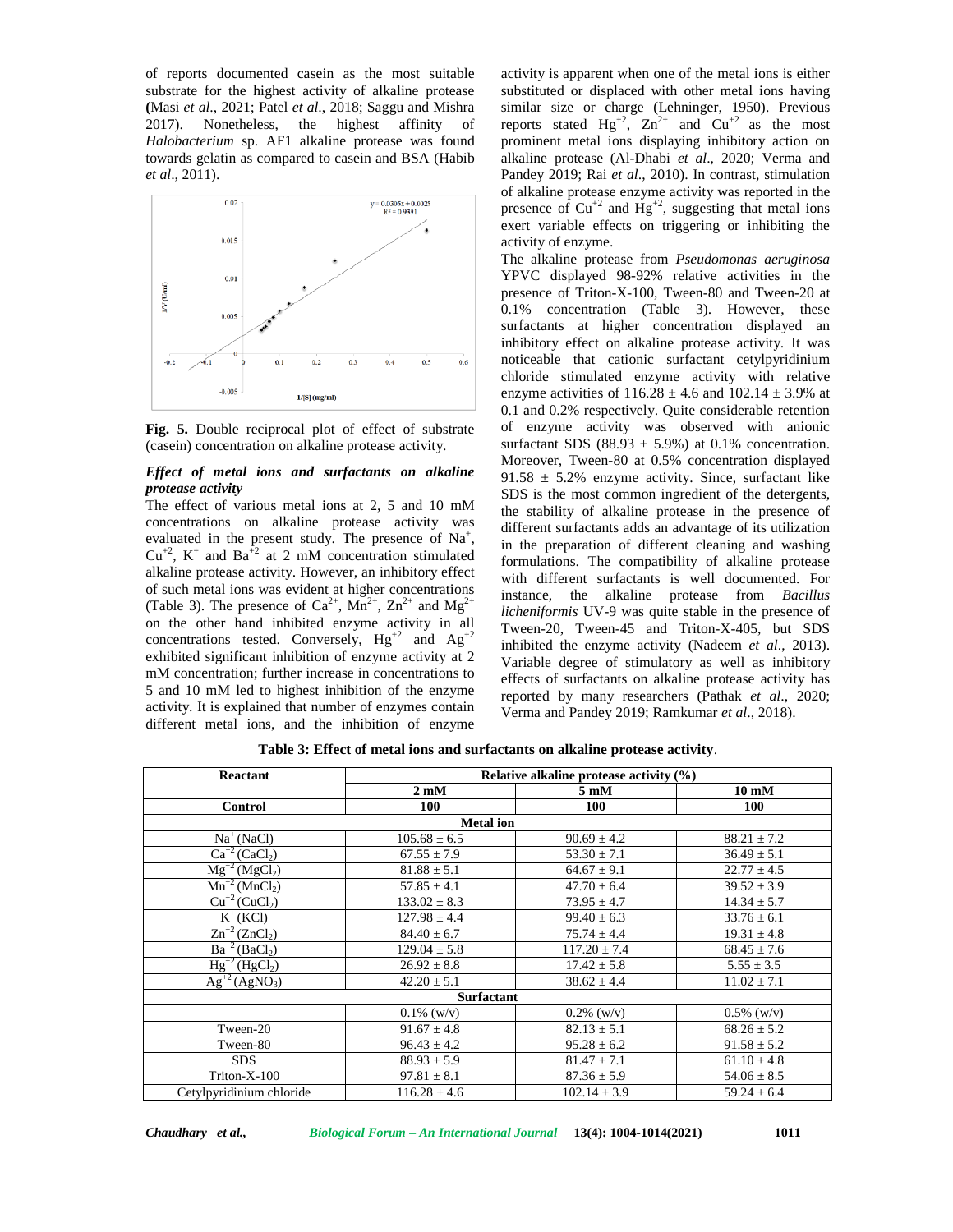# *Application of alkaline protease Compatibility with commercial detergents*

The detergent compatibility of alkaline protease from *Pseudomonas aeruginosa* YPVC showed that the enzyme retained 98% activity with Wheel detergent followed by Rin (83%), Surf Excel (80%), Arial (75%), Tide (63%), and Nirma (60%) after 30 min incubation at  $50^{\circ}$ C (Table 4). The residual enzyme activity declined with increase in incubation time. However, 80% retention of residual activity was obtained with Wheel detergent after 3 h incubation, which was quite noteworthy. Therefore, in our study, the alkaline protease exhibited compatibility in commercial detergents as Tide < Surf Excel < Nirma < Arial < Rin < Wheel. It is expected that alkaline protease should have good compatibility with commercial detergents along with pH stability, so that it can be explored for the preparation of various washing formulations (Banerjee *et al*., 1999). Many reports have documented

detergent compatibility of alkaline protease as an important criterion for its utility as cleaning additive. In one report, the compatibility of alkaline protease from *Pseudomonas aeruginosa* MCM B-327 was evaluated with different commercial detergents; highest enzyme stability was found with Surf Excel, and least stability was obtained with Tide detergent at quite lower temperature (35°C) (Zambare *et al*., 2014). In another study, alkaline protease from *Bacillus licheniformis* NK displayed maximum residual activity with Arial and Bahar (97% each) followed by Tide (95%) and Bonux (92%) at room temperature (Ramkumar *et al*., 2018). Therefore, based on above results, we clearly mention that the alkaline protease from *Pseudomonas aeruginosa* YPVC was quite stable with detergents at higher temperature  $(50^{\circ}C)$  for longer time period. This property of enzyme provides its suitability for the preparation of eco-friendly cleaning and washing formulations.

**Table 4: Compatibility and stability of alkaline protease with commercial detergents at 50°C.**

| Relative residual alkaline protease activity (%) |                |              |              |                   |              |              |              |
|--------------------------------------------------|----------------|--------------|--------------|-------------------|--------------|--------------|--------------|
| Time<br>(min)                                    | <b>Control</b> | <b>Nirma</b> | Wheel        | <b>Surf Excel</b> | Tide         | Arial        | Rin          |
| $\theta$                                         | 100            | 100          | 100          | 100               | 100          | 100          | <b>100</b>   |
| 30                                               | $89 + 4.5$     | $53 \pm 6.5$ | $87 \pm 5.4$ | $71 \pm 7.2$      | $56 \pm 5.2$ | $67 \pm 4.9$ | $74 \pm 6.1$ |
| 60                                               | $78 \pm 6.2$   | $44 \pm 2.8$ | $68 \pm 8.1$ | $30 \pm 4.6$      | $37 \pm 5.2$ | $55 \pm 5.1$ | $60 \pm 4.7$ |
| 90                                               | $56 + 4.1$     | $35 + 4.2$   | $50 \pm 6.1$ | $22 \pm 5.8$      | $20 \pm 6.2$ | $50 \pm 3.4$ | $48 \pm 3.7$ |
| 120                                              | $44 \pm 5.2$   | $25 \pm 3.7$ | $37 \pm 4.2$ | $14 \pm 5.1$      | $16 \pm 3.9$ | $30 \pm 6.1$ | $33 \pm 6.2$ |
| 150                                              | $37 \pm 3.7$   | $16 \pm 5.1$ | $31 \pm 3.7$ | $11 \pm 4.2$      | $09 \pm 4.2$ | $17 \pm 5.1$ | $27 \pm 4.4$ |
| 180                                              | $35 \pm 3.4$   | $04 \pm 4.9$ | $28 \pm 4.7$ | $02 \pm 3.9$      | $01 \pm 2.9$ | $09 \pm 3.7$ | $23 \pm 7.1$ |

# *Destaining performance analysis*

The alkaline protease was tested for the removal of blood stains from cotton cloths. After incubation at 50°C for 15 min, qualitative analysis of stain removal clearly indicated that the combination of enzyme and detergent (Wheel) displayed an effective destaining performance than alone (Fig. 6).



**Fig. 6.** Blood stain removal efficiency of alkaline protease from *Pseudomonas aeruginosa* YPVC: cotton cloth piece stained with blood (A); blood stained cloth washed with enzyme only (B); with detergent only (C); with enzyme and detergent (D).

As alkaline protease acted on blood proteins and hydrolyzed them, it was reflected in terms of removal of blood stains. The detergents on the other hand are surface active agents, the formulation containing enzyme-detergent cocktail proved to be the best for the removal of dirt and proteinaceous stains from the cloths. Now days, the alkaline protease containing preparations are available in the market, and widely used for the cleaning and washing purposes.

In support to our findings, ammonium sulfate precipitated alkaline protease from *Pseudomonas aeruginosa* MCM B-327 showed good compatibility with commercial detergents and blood destaining property (Maruthiah *et al*., 2013). In another study, the destaining performance of alkaline protease from *Bacillus pumilus* MP 27 was better in the combination with Tide detergent (Baweja *et al*., 2016). The destaining of blue ink and tea by the combination of alkaline protease and Ariel detergent was reported in the report (Verma and Pandey 2019).

### *Silver recovery from X-ray film*

In general, the X-ray film is composed of polyester sheet having 1.5 - 2% ratio of silver in gelatin-coated film. Therefore, used X-ray films serve as good source of silver. The alkaline protease from *Pseudomonas aeruginosa* YPVC had considerable performance in the gelatin hydrolysis at  $50^{\circ}$ C. The gelatin layer was completely removed leaving behind clear polyester sheet (Fig. 7). The O.D. of the hydrolysate was the highest during first 30 min indicating an effective gelatin hydrolysis and release of silver from the film. However, no significant difference in the turbidity of the hydrolysate was observed upon subsequent incubation time (Table 5). This suggested complete removal of silver from the X-ray film in 30 min. It is reported that treatment of X-ray film with alkaline protease leads to rapid hydrolysis of gelatin releasing silver (Al-Abdalall and Al-Khaldi 2016; Choudhary 2013). Moreover, an ideal combination of pH and temperature plays an important role in the silver recovery. For instance,  $55^{\circ}$ C temperature and  $10.5$  pH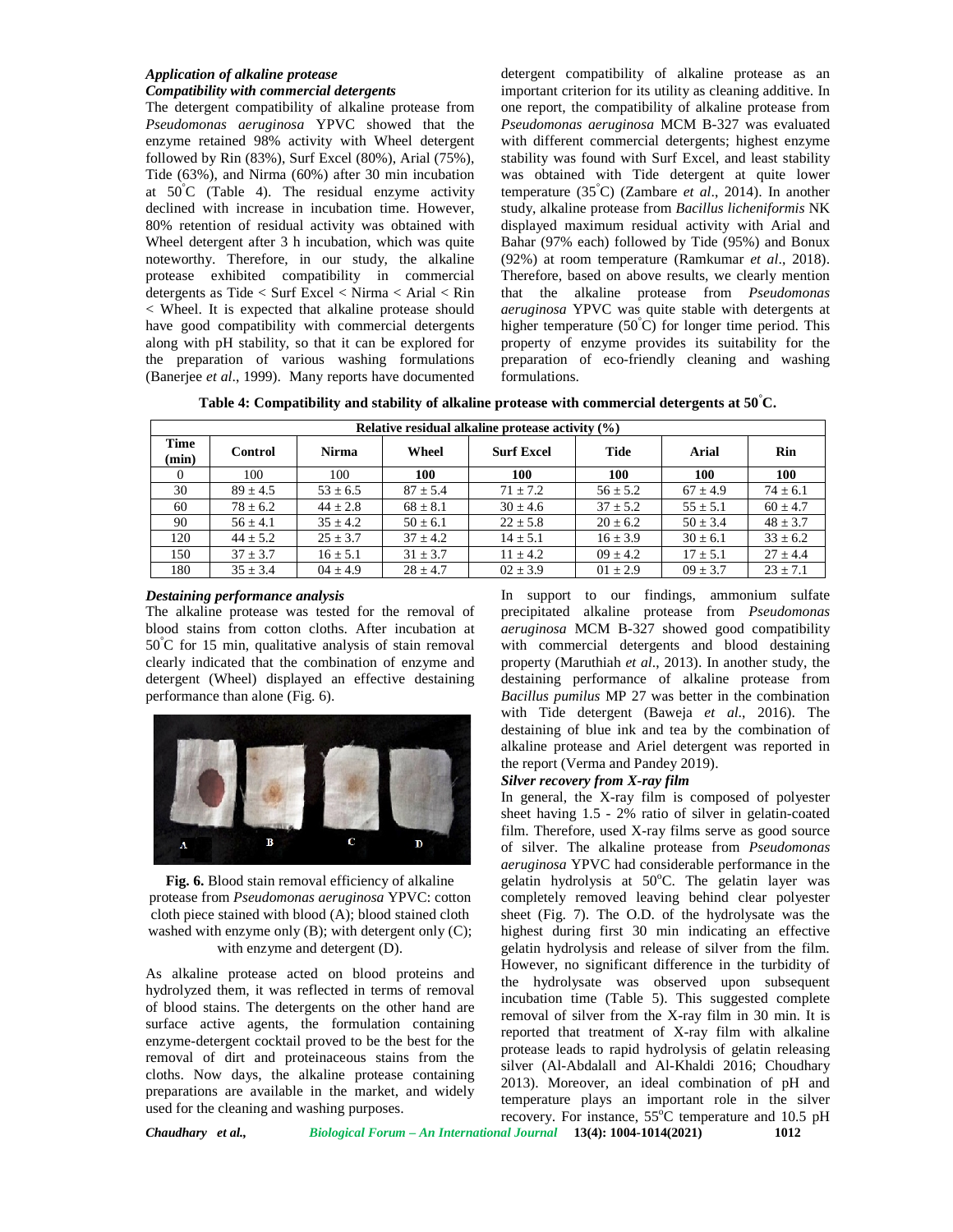were optimum for rapid recovery of silver using alkaline protease (Seid, 2011). The conventional method of silver recovery includes burning and oxidation by number of toxic chemicals, which intern is more hazardous. Moreover, this procedure is time consuming and costly. The use of alkaline protease facilitates not only the recovery of silver, but also allows the reuse of polyester sheet proving an environment-friendly alternative. n by number of toxic chemical<br>azardous. Moreover, this pro<br>ng and costly. The use of a<br>s not only the recovery of<br>the reuse of polyester sh



**Fig. 7.** Hydrolysis of silver containing gelatin layer of X-ray film by alkaline protease from *Pseudomonas aeruginosa* YPVC.

**Table 5: Extraction of silver from X-ray film by alkaline protease from** *Pseudomonas aeruginosa* **protease** *aeruginosa***YPVC.**

| <b>Time</b><br>(min) | <b>O.D.</b> at 660 nm | Enzyme activity (U/ml) |
|----------------------|-----------------------|------------------------|
| 30                   | $1.002 \pm 0.06$      | $201 + 7.21$           |
| 60                   | $0.991 \pm 0.04$      | $187 \pm 8.31$         |
| 90                   | $0.868 \pm 0.03$      | $155 \pm 5.41$         |
| 120                  | $0.891 \pm 0.05$      | $149 \pm 7.01$         |
| 150                  | $0.600 \pm 0.06$      | $147 + 4.25$           |
| 180                  | $0.304 \pm 0.04$      | $132 + 2.23$           |
| 210                  | $0.302 \pm 0.04$      | $126 + 3.17$           |

# **CONCLUSION**

The overall study portrays the production of alkaline protease from soil isolate *Pseudomonas aeruginosa* YPVC. Significant improvement in enzyme production was achieved by optimizing physico-chemical parameters under submerged cultivation. The partial purification of alkaline protease along with considerable yield was obtained after dialysis. The enzyme displayed significant stability with wide range of pH, temperature, metal ions, surfactants and considerable yield was obtained after dialysis. The enzyme displayed significant stability with wide range of pH, temperature, metal ions, surfactants and detergents. The destaining and silver recovery ability of  $_{\text{Li}}$ alkaline protease suggests its potential application in different industrial processes. silver recovery includes burning and sometimes and sometimes of the state and a set and sometimes and sometimes and state and state in the state of the state of the state of the state of the state of the state of the stat The overall study portrays the production<br>protease from soil isolate *Pseudomonas*<br>YPVC. Significant improvement in enzyme Experiment of the transfer of the strengthenium of the characterization of the strengthenium of the strengthenium of the strengthenium of the strengthenium of the strengthenium of the strengthenium of the strengthenium of was equivalent for rapid of since using the since the property of since the since  $\alpha$  and  $\alpha$  and  $\alpha$  and  $\alpha$  and  $\alpha$  and  $\alpha$  and  $\alpha$  and  $\alpha$  and  $\alpha$  and  $\alpha$  and  $\alpha$  and  $\alpha$  and  $\alpha$  and  $\alpha$  and  $\alpha$  and  $\alpha$ purification of alkaline protease along<br>considerable yield was obtained after dialysis.<br>enzyme displayed significant stability with wide r<br>of pH, temperature, metal ions, surfactants<br>detergents. The destaining and silver r **ESMoreover, this procedure is time applications, Journal of Northeast Proposition Constrained in the same of proposition of Northeast Proposition Constrained in the same of proposition of Northeast Proposition Constraine** 

**Acknowledgement.** Authors acknowledge Dean and Principal, CBSH, and Director of Research, SDAU for providing necessary facilities for conducting the research work.

#### **Conflict of Interest.** None. **Interest.**

### **REFERENCES**

- Al-Abdalall, A. H., and Al-Khaldi, E. M. (2016). Recovery of silver from used X-ray film using alkaline protease from *Bacillus subtilis* sub sp. subtilis. *African Journal subtilis*sub *of Biotechnology*, *15(*26): 1413-1416.
- Al-Dhabi, N. A., Esmail, G. A., Ghilan, A. K. M., Arasu, M. V., Duraipandiyan, V., and Ponmurugan, K. (2020).

Characterization and fermentation optimization of novel thermo stable alkaline protease from *Streptomyces* sp. Al-Dhabi-82 from the Saudi Arabian environment for eco-friendly and industrial applications. *Journal of King Saud University- Science*, *32*(1): 1258-1264.

- Ariole, C. N., and Ilega, E. (2013). Alkaline protease production by *Pseudomonas aeruginosa* isolated from the gut of *Pila ovata*. *Journal of Global Biosciences*, *2*(5): 126-131.
- Ayantunji, Y. J., Omole, R. K., Olojo, F. O., and Awojobi, K. O. (2020). Optimization of alkaline protease production in submerged fermentation using *Bacillus cereus* isolated from an abattoir wastewater in Ile-Ife, Nigeria. *Journal of Advances in Biology & Biotechnology*, *23*(3): 1-15. *a ovata. Journal of Global Biosciences,*<br>
Je, R. K., Olojo, F. O., and Awojobi, K.<br>
Optimization of alkaline protease<br>
submerged fermentation using *Bacillus*<br>
d from an abattoir wastewater in Ile-Ife,
- Biotechnology, 23(3): 1-15.<br>Banerjee, U. C., Sani, R. K., Azmi, W., and Soni, R. (1999). Thermostable alkaline protease from *Bacillus brevis brevis* and its characterization as a laundry detergent additive. *Process Biochemistry*, *35*(1-2): 213-219. *Biochemistry*
- Baweja, M., Tiwari, R., Singh, P. K., Nain, L., and Shukla, P. (2016). An alkaline protease from *Bacillus pumilus pumilus* MP 27: functional analysis of its binding model MP 27: functional analysis of its binding model<br>toward its applications as detergent additive. *Frontiers in Microbiology*, *7*: 1195.
- Boopathy, N. R., Indhuja, D., Srinivasan, K., Uthirappan, M., Gupta, R., Ramudu, K. N., and Chellan, R. (2013). hy, N. R., Indhuja, D., Srinivasan, K., Uthirappan, M.,<br>Gupta, R., Ramudu, K. N., and Chellan, R. (2013).<br>Statistical medium optimization of an alkaline protease from *Pseudomonas aeruginosa* MTCC *aeruginosa*10501, its characterization and application in leather processing. *Indian Journal of Experimental Biology*, *51*: 336-342. processing. *Indian Journal of Experimental Biology*,<br>51: 336-342.<br>Choudhary V. (2013). Recovery of silver from used X-ray
- films by *Aspergillus versicolor* protease. *Journal of*<br>Academia and Industrial Research, 2(1): 39-41. *Academia and Industrial Research*, *2*(1): 39-41.
- Cui, H., Wang, L., and Yu, Y. (2015). Production and Cui, H., Wang, L., and Yu, Y. (2015). Production and characterization of alkaline protease from a high yielding and moderately halophilic strain of SD11 marine bacteria. *Journal of Chemistry*, 798304. *of*
- Desai, D., and Vyas, T. K. (2014). Alkaline protease D., and Vyas, T. K. (2014). Alkaline protease<br>production by thermophilic and alkalophilic halotolerant *Bacillus* sp. strain TD: a promising enzyme producer for biotechnological application. *Trends in Biotechnology Research*, *3*(1): 2320-0421.
- Gessesse, A., Hatti-Kaul, R., Gashe, B. A., and Mattiasson, B. O. (2003). Novel alkaline proteases from alkaliphilic bacteria grown on chicken feather. *Enzyme and Microbial Technology*, *32*(5): 519-524.
- Habib, S. M. A., Fakhruddin, A. N. M., Shamima, B., and Ahmed, M. M. (2011). Production and characterization of thermo-alkaline extracellular protease from *Halobacterium* sp. AF1. *Asian Journal of Biotechnology, 3*(4): 345-356. *3*ie, A., Hatti-Kaul, R., Gashe, B. A., and Mattiasson, B.<br>O. (2003). Novel alkaline proteases from alkaliphilic<br>bacteria grown on chicken feather. *Enzyme and*<br>*Microbial Technology*, 32(5): 519-524.<br>S. M. A., Fakhruddin, A
- Hidayat, M. Y., Saud, H. M., and Samsudin, A. A. (2017). Isolation and characterisation of sulphur oxidizing bacteria isolated from hot spring in Malaysia for biological deodorisation of hydrogen sulphide in chicken manure. *Media Peternakan*, *40*(3): 178-187. t, M. Y., Saud, H. M., and Samsudin, A. A. (2017).<br>Isolation and characterisation of sulphur oxidizing<br>bacteria isolated from hot spring in Malaysia for<br>biological deodorisation of hydrogen sulphide in
- Ibrahim, A. S., Al-Salamah, A. A., Elbadawi, Y. B., El- Tayeb, M. A., and Ibrahim, S. S. S. (2015). Production of extracellular alkaline protease by new halotolerant alkaliphilic *Bacillus* sp. NPST-AK15 isolated from hyper saline soda lakes. *Electronic Journal of Biotechnology*, *18*(3): 236-243. chicken manure. *Media Peternakan*, 40(3): 178-187.<br> *M.* A. S., Al-Salamah, A. A., Elbadawi, Y. B., El-<br> *Tayeb*, M. A., and Ibrahim, S. S. S. (2015). Production<br>
of extracellular alkaline protease by new halotolerant<br>
al
- Jadhav, H. P., Sonawane, M. S., Khairnar, M. H., and Sayyed, R. Z. (2020). Production of alkaline protease by rhizospheric *Bacillus cereus* HP\_RZ17 and *Paenibacillus xylanilyticus* HP\_RZ19. *Environmental Sustainability*, *3*(1): 5-13.